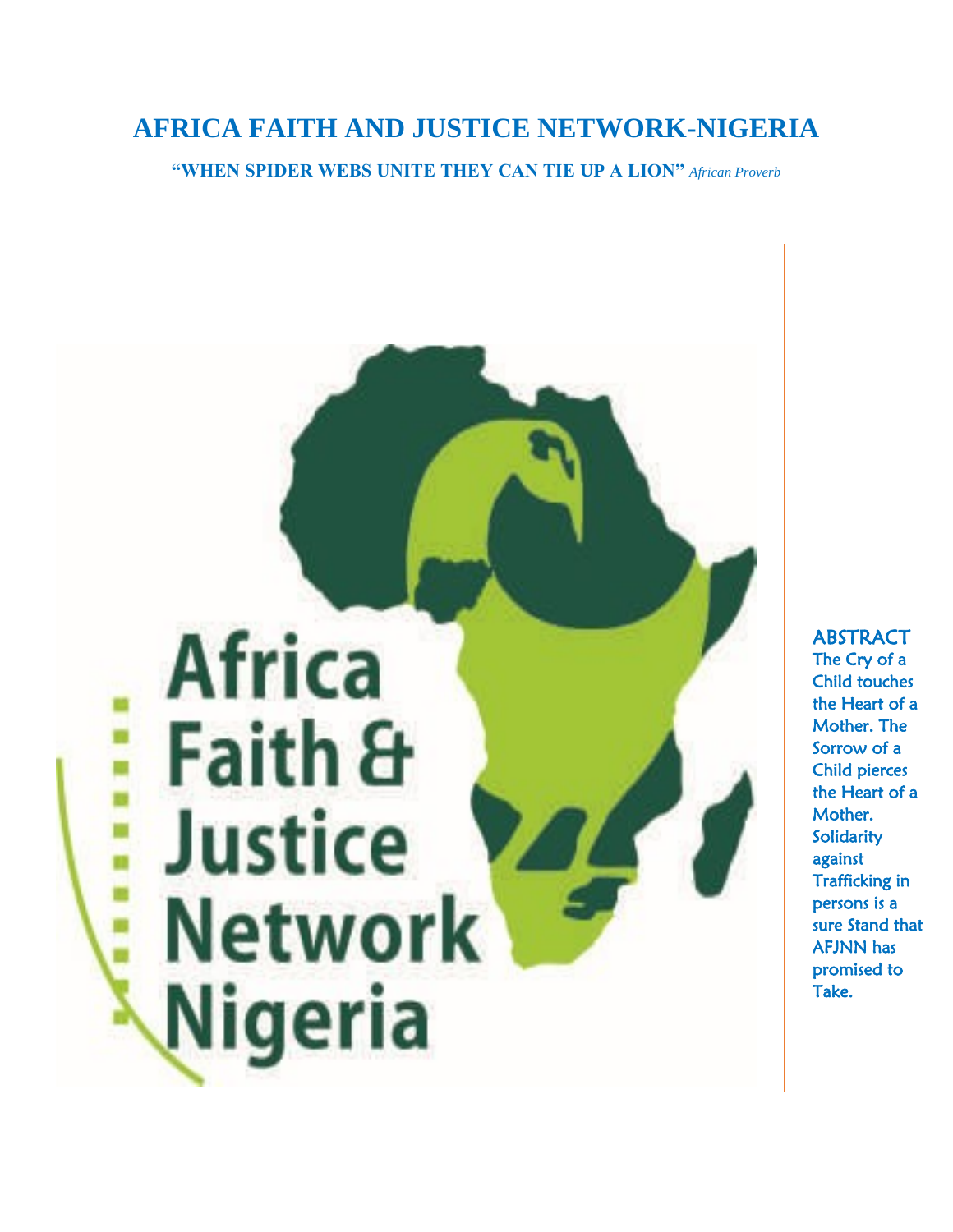#### **WHY AFRICA FAITH & JUSTICE NETWORK NIGERIA? WHY THE FORUM? WHY THE LEGAL REGISTRATION?**



#### **By Rev. Sr. Juliet Ifediba, OLA** *(Barrister & Solicitor)*

Pope Francis on the  $30<sup>th</sup>$  of November, 2014 issued a letter for the year of Consecrated life.

In his message, the Pope underscored the aims for the year of Consecrated life thus:

- To look to the past with gratitude
- To live the present with passion and to embrace the future with hope.

### *Photo Left - Sisters take their advocacy to the National Assembly Abuja*

The Pope expressed his expectations for

the year's observation thus; *"That Consecrated men and women would be witnesses of communion, of joy and of the Gospel and that they are to go evermore to the peripheries to proclaim the Good news". In his own words he said "I am counting on you to wake up the world since the distinctive sign of consecrated life is prophecy, and this is the priority that is needed right now"***.** The Pope also said that he expected consecrated men and women to examine their presence in church's life and to respond to the *"new demands constantly being made on us by the cry of the poor".* 

The above expressions of the Holy Father is indeed in tandem with the beliefs of other church fathers as expressed in the various documents of the church; **'**that the consecrated life is a precious and necessary gift in the church because it belongs intimately to the life and sanctity of the church and her mission (Vita Consecrate  $3$ ),<sup>1</sup> thus it is not an isolated entity but rather a reality that affects the whole life of the church.<sup>2</sup> Every religious institute therefore is founded for the church and is meant to enrich the church with her spirituality and charism, since as identified by **Lumen Gentium( no 43),** that the Evangelical Counsels of the consecrated life is a **Divine Gift** which the Church receives from her Lord (Lumen Gentium no.  $43$ )<sup>3</sup>, as such members of the Consecrated Life from the moment of their dedication to the service of the church, deriving from their very consecration have an **OBLIGATION (NOT AN OPTION)** to play a zealous and special part in

 $\overline{a}$ 

<sup>&</sup>lt;sup>1</sup> Vita Consecrata no 3

 $<sup>2</sup>$  Ibid</sup>

<sup>&</sup>lt;sup>3</sup> Lumen Gentium 43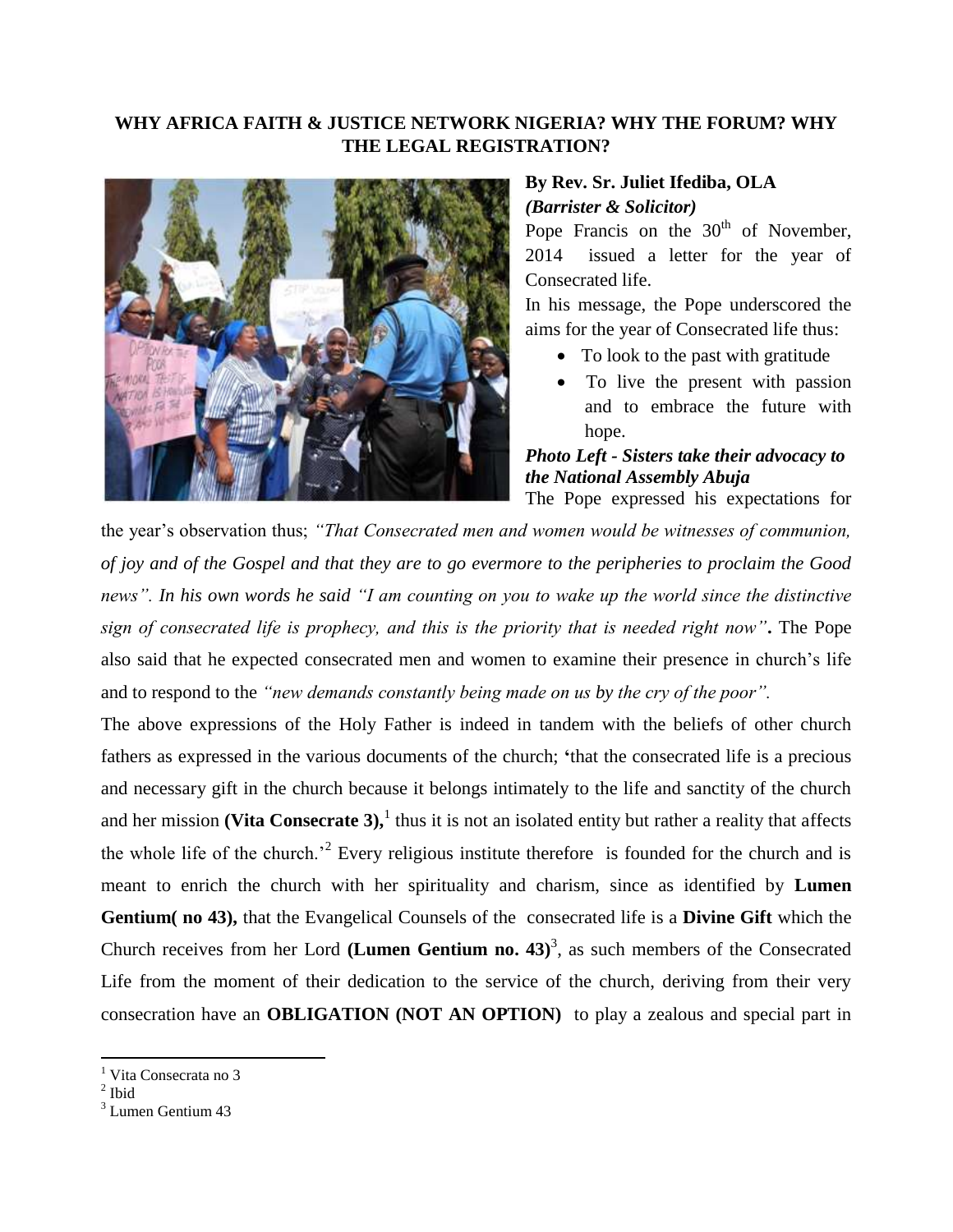the missionary activities in a manner appropriate to their Institute**(Canon 783).**<sup>4</sup> This statement equally is affirmed in **Vita Consecrata no 72** when it said that "the consecrated person is on mission by virtue of her consecration to which she bears witness in accordance with the ideal of her Institute". Hence the beginning and end of all of the above submissions is captured in **Pastore Dabo Vobis no 24** which says that *"the Consecrated Person is consecrated for the mission of Christ in* 

## *the church"*

The big question then is what the mission of Christ is; the prophecy of Isaiah 61:1-2**,** foretold it thus *"the Spirit of the Lord Yahweh is upon me, for Yahweh has anointed me. He has sent me to bring Good news to the afflicted, to soothe the broken hearted, to proclaim liberty to captives, release those in prison, to proclaim a year of favour from Yahweh and a day of vengeance for our God, to comfort all who mourn."*

Jesus himself while in the synagogue at Nazareth where he was brought up affirmed the above mission spoken of him by the prophet Isaiah in Luke 4: 18-19 and most particularly when he said in verse 21 after reading the text/scroll that, *"this text has been fulfilled today even as you are listening".*

Thus, the above affirmations both from Jesus himself, the Holy Father, Pope Francis and from the documents of the church simply connote by way of implications and expressions that the *Consecrated Persons are the consciences of the nations, the vanguards of justice, equity and truth.* Simply put, they are *the Sacraments and Testaments of Divine Love in the world and in particular to the poor, the marginalized and to those at the peripherals.*

It was therefore this Divine Call and Mandate that propelled Africa Faith & Justice Network (AFJN) Washington DC to come to the continent of Africa where millions of people are dying before their God destined time as a result of injustices and unjust governance of both human and material resources that has created untold suffering and poverty among the people. So, in answer to the call of Christ and his Church and to liberate through acts of justice which includes advocacy, empowerment, activism, truth etc. AFJN is in Nigeria; hence the reason for putting up this platform (AFJN-Nigeria) which in addition to our good and divine motivated apostolates will enable us to come together as Religious women in order to articulate and advocate on issues of injustices, marginalization, empowerment, capacity building, unjust governance which in one way or the other have enabled violence and injustice to thrive in our country Nigeria.

 $\overline{a}$ 

 $<sup>4</sup>$  Canon 783</sup>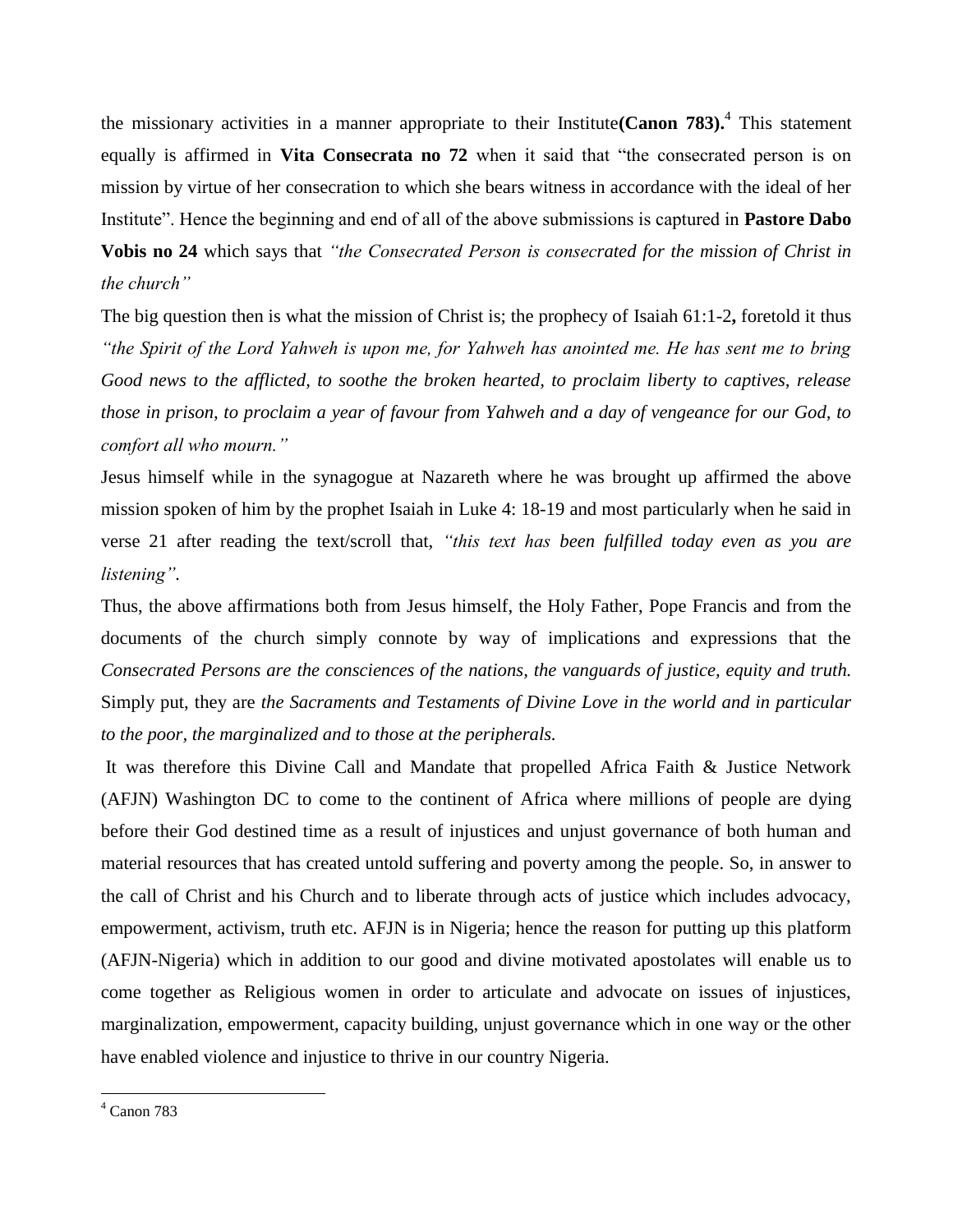#### **WHY REGISTRATION**



Taking cognizance of how tough and "dangerous" it could be in dealing with issues of injustice especially when it addresses and questions unjust powers, unjust structures, unjust wealth, unjust governance, violence etc., it was agreed by the sisters at the first meeting held in November 2016, that there shall be need for the registration of AFJN-N so as to give it the legality and the validity

that will enable it fulfill its Mission and most importantly shield the sisters from unwarranted attacks from either the government, corporations or private individuals.

For instance, some of the aims and objectives of AFJN-N include advocacy, quest for transparency and accountability in leadership, building of structures of peace, dialogue and justice etc., looking at these aims you will agree with me that the sisters may be stifled by the powers that be, be it the government, corporations, private persons or even some religious bodies that may like Herod feel disturbed and hide under the guise of maintaining public order to proscribe the Divine activities of the sisters as unlawful, terrorizing, sedating of public etc. as provided in **Section 69 of Criminal Code Act** which defines unlawful assembly to mean *"gathering of three or more persons with the intent to carry out some common purpose, assemble in such a manner or being assembled or conduct themselves in such a manner as to cause persons in the neighborhood to fear on reasonable grounds that the persons so assembled will tumultuously disturb the peace or will by such assembly needlessly and without any reasonable occasion provoke other persons to tumultuously disturb the peace".*

Section 70 of the same Act prescribes the punishment for deviants when it said *"any person who takes part in an unlawful assembly is guilty of a misdemeanor and is liable to imprisonment for one (1) year".*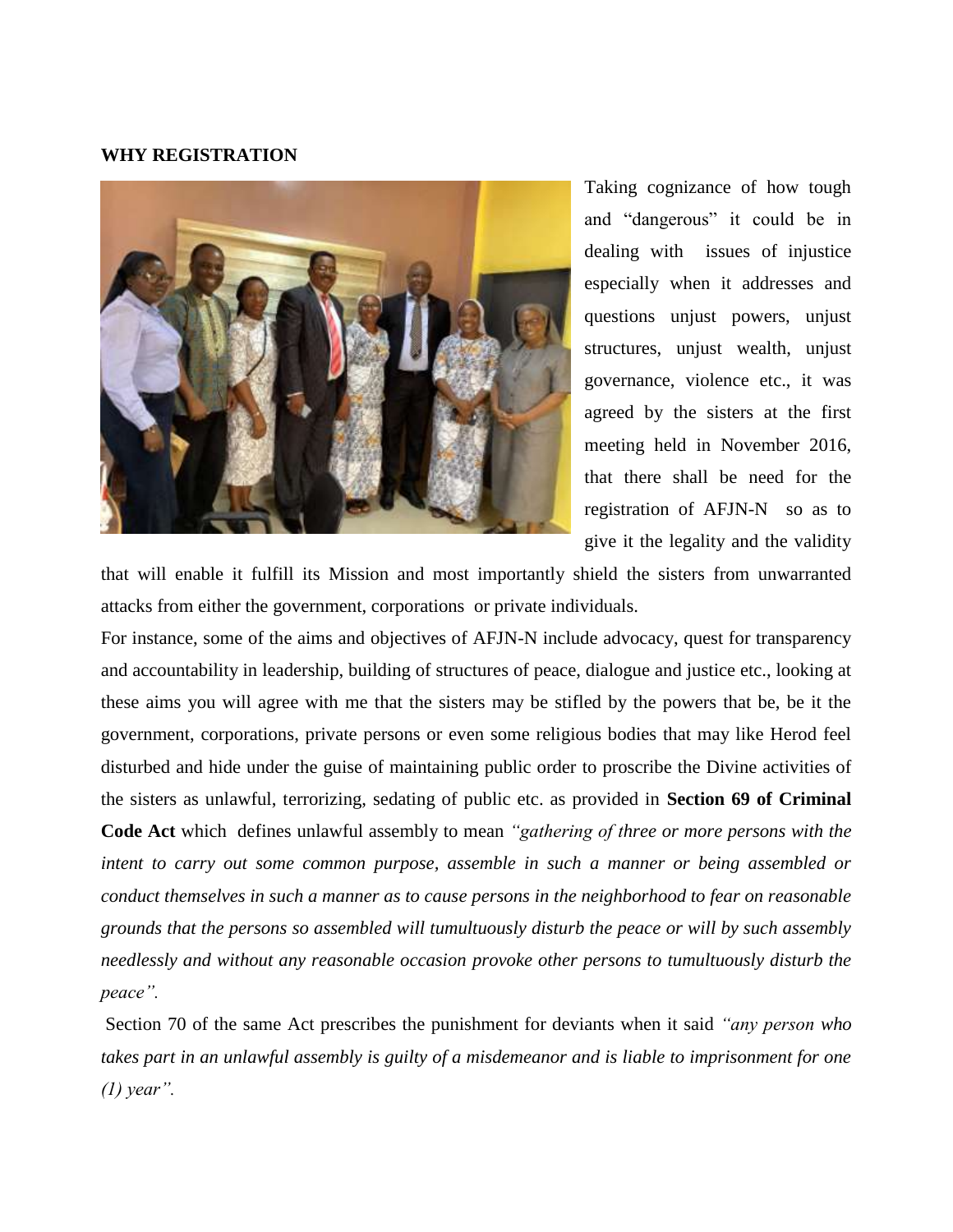Though Section 40 of the 1999 Constitutions of Nigeria provides that *'every person shall be entitle to assembly freely and associate with other persons, and in particular he may form or belong to any political party, trade union or any other association for the protection of his interest(s); provided that the provisions of this section shall not derogate from the powers conferred by this constitution…*' andSection 41 states that *'every citizen of Nigeria is entitled to move freely throughout Nigeria and to reside in any part thereof, and no citizen of Nigeria shall be expelled from Nigeria or refused entry thereto or exit there from'.*

However section 45 of the same Constitution provides that *"nothing in section 37(right to private & family life), 38 (freedom of thought, conscience & religion), 39 (Right to freedom of expression at the press), 40 (right to peaceful assembly & association) and 41(right to freedom of movement) of this constitution shall invalidate any law that is reasonably justifiable in a democratic society; (a) in the interest of defense, public safety, public order, public morality or public health or (b)for the purpose of protecting the right or freedom of other persons."*

To avoid been declared or proscribed as illegal Association as provided in section 69 of Criminal Code and Section 11 and 12 of Terrorism Act 2013, AFJNN was registered to give all the legality that it deserves in the face of any form of dangerous storm and equally to enable the sisters carry out their work of justice without fear or favor in all circumstances.

It was indeed this legality that made it possible for AFJNN in November 2016 and 2017 to march to the relevant authorities in Edo State to demand that the men of the police including the executive officers in the said state should at all times rise to the defense of the Masses especially in the cases of sexual abuses of women and children, child and women molestation, domestic violence, trafficking in persons and other social vices. AFJNN was able to engage the relevant stakeholders such as the State Governor/Deputy Governor, Police Commissioner and his men, the Zaikis and then village to village campaign, education and awareness as regards the above-mentioned vices. Had it been that AFJNN is not properly registered as provided under the Nigerian law; it would have been handicapped in pursuing and proclaiming justice, equity and truth among the populace.

I, therefore wish to join my voice in pleading with you dearest **Rev. Sisters, Major Superiors, Provincial Superiors and Mother Generals** to embrace and identify with this Divine Mission by delegating a sister from your noble congregation to AFJNN cause; so that through you, the Divine Love and the Divine Justice of God will reach those in the peripherals, the marginalized, the havenots and indeed the down trodden of our society. Indeed, through you, dear **Rev. Sisters, Superiors**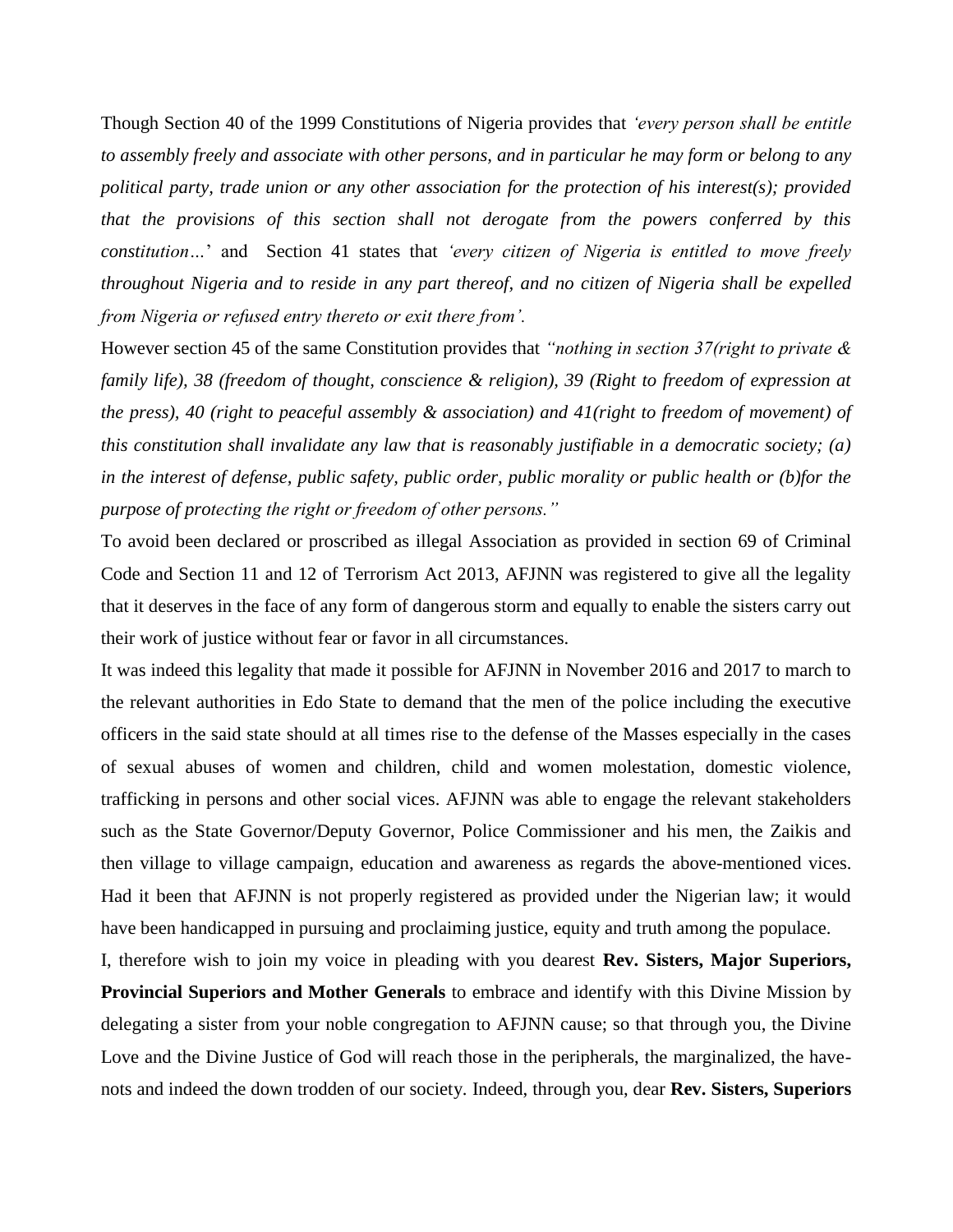**and Rev. Mothers**, the name of God will be hallowed in the lives of the poor and our solidarity with and for them will be felt by them the more. Thank you and May God continue to bless you. Amen.



### **AFRICA FAITH & JUSTICE NETWORK NIGERIA (AFJN-N**)

#### **By Sr. Gladys Chikere, OLA**

From November 3-8, 2019, the Africa Faith & Justice Network Nigeria (AFJN-N), met in Benin City and other Local Government Areas in Edo State to continue its fight against human trafficking. At this advocacy convergence were Rev. Fr. Aniedi Okure, OP the Executive Director of AFJN Washington DC and Rev. Sr. Eucharia Madueke, SNDdeN

Coordinator of AFJN Women Empowerment Project, AFJN-N legal adviser Sr. Juliet Ifediba, OLA and fourteen (14) other Rev. Sisters from ten (10) Congregations who fully participated in the advocacy programme.

This body works to combats all forms of social ills in Nigeria, particularly violence against women and children, contemporary slavery and abuse against women, young girls/men, children and vulnerable persons. Among other States in Nigeria, Edo State has been labeled the site of this plague. This a major reason for AFJN-N's choice for multi-facet advocacy in the State.

The aim of the advocacy was to create awareness of the truth that Africa and Africans right through ages till our days have been "*Objectified*, *Demeaned* and *Exploited"* in the words of Fr Aniedi. Thus, the need to sensitize and awaken and even provoke positive nonviolent actions, reactions and rejection of those persons and occasions consequent on creating such occasions that rob Africans of their dignity and resources.

These dehumanizing acts were identified by the different presenters to range from **organ harvesting, sex slavery, abuse of all types, human trafficking and all demeaning** acts against women, young ladies/men, children as well as vulnerable persons. Ladies form a greater percentage of the victims of sex slavery and abuse. Having solicited the blessings and support of the Most Rev. Augustine Obiora Akubeze; of the Catholic Archdiocese of Benin City and Police protection, the group first met with some Knights of the Catholic Church, Laity Council, Catholic Women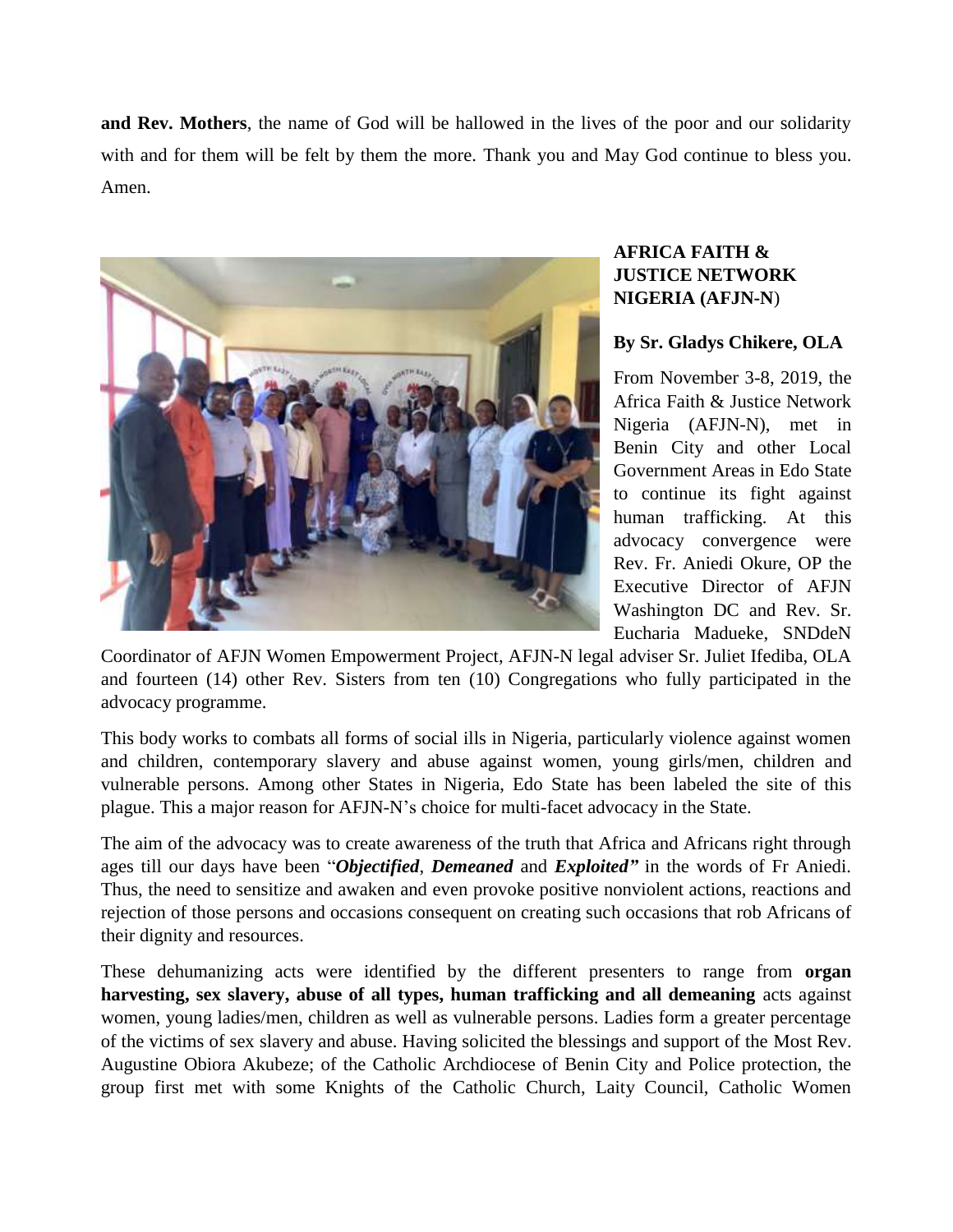Organisation, Top State Government Officials, Attorney General, Local Government Chairpersons etc, on the  $5<sup>th</sup>$ . The  $6<sup>th</sup>$  and  $7<sup>th</sup>$  respectively. AFJN-N visited two Local Government Areas (LGA) in



Edo State; Ovia North East and Oredo LGAs.

**Sr. Maria Coronata Osuagwu, DMMM,** President of AFJN-Nigeria *addresses the audience at Ovia North East Local Government Area, Edo State*.

In pursuit of the fight against human trafficking, we encountered some challenges. Some of the groups invited demanded "mobilization fee" before they would come and listen to what AFJN-N had to say. They said if the money wasn't provided, they won't come. It was a shock to AFJN-N. The

issue was addressed especially at Oredo Local Government, the market women group that eventually turned up flared up and left the gathering when challenged about this practice, but came back afterwards. Meanwhile a representative of the women whom AFJN-N met prior to the gathering had told our representative that they needed to be paid to come for the event. AFJNN was glad tell them that such was a crime and will never pay anyone to COME and TAKE A STAND for the fight against Human Trafficking in any form.

Our interaction with the different groups and the LGAs were an occasion for us to drive home the fact that there is a need to: Identify the menace and the reality of the Evils of Human Trafficking, be in Solidarity Against Trafficking in persons, Team up with One VOICE and with EACH other to fight the evil of human trafficking, human abuse, EXPLOITATION and DEHUMANIZATION of our DAUGHTERS, SONS and CHILDREN in any way. For "*When spider webs unit, they can tie up a Lion*". All hands must be on deck for trafficking in persons to stop.

It was explained further that presenting a defeatist attitude in the face of such evil is a lending force to the perpetrators. The people were encouraged through various to take up the task of spreading the message from the advocacy far and wide, be quick to inform the Police or members of AFJN-N of suspicious movements or brothels in their vicinity.

Salient questions such as these were posed to all present:

- Why has trafficking in persons not stopped despite effort from the church, government, etc?
- Who is responsible for its continuation and what make it thrive?
- $\bullet$  How can we / I contribute to stop it?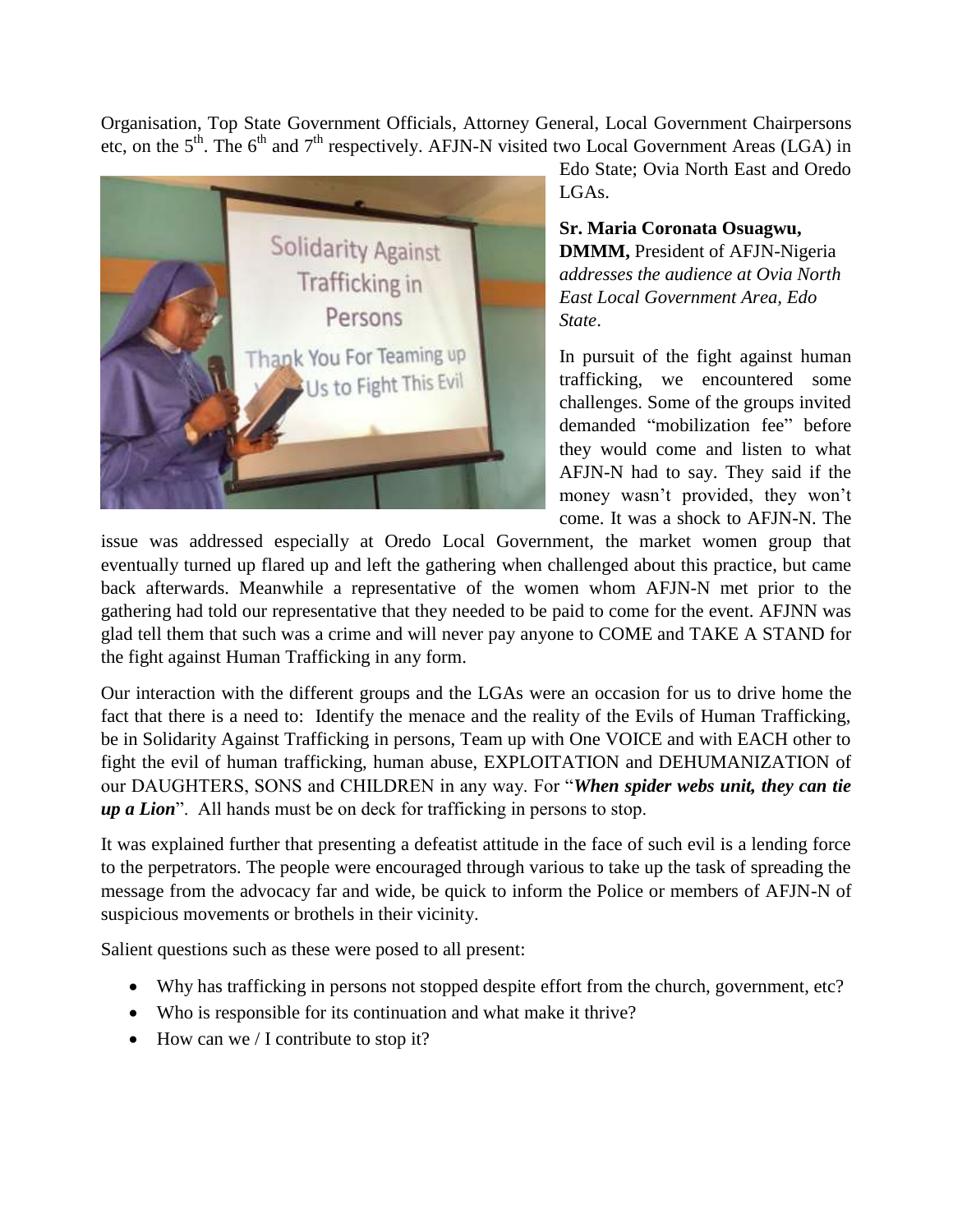Most of the people blamed it on bad governance, unemployment and poor parenting. One could see the anger on their faces. Some accused the government and said that it knows the perpetrators of human trafficking and are doing little or nothing to bring them to justice.

Some said that they will make effort to talk with their children and those who have plans of traveling through Libya that have been enticed with fake promises.

AFJN-N was very glad that the media were there so that the people's reaction could be communicated to the appropriate authorities and further collaborate with the government to Edo State to put an end to this monster called Human Trafficking.



*Sisters at Bishop Kelly Pastoral Center, Benin City for an Advocacy drive – Take a Stand.*

#### **AFRICAN FAITH AND JUSTICE NETWORK-NIGERIA (AFJN-N) ADVOCACY DRIVE**

#### **Sr. Teresa Anyabuike, SNDdeN**

The African Faith and Justice Network-Nigeria (**AFJNN**) an Advocacy which helped to see that the human trafficking law was passed in Edo State, Nigeria met in Benin City, Edo State from 3-8 November 2019 to engage the stakeholders and the people of the State on the implementation of the recent human trafficking law passed. The theme of the gathering was **'Solidarity against trafficking in persons'**

The gathering started with the collaboration of women religious from different Congregations present brain storming to see the best way to involve and engage the stakeholders, and checkout with the populace if they are aware of the law passed by State Lawmakers, and how best to combat the crime so as to achieve the set goals: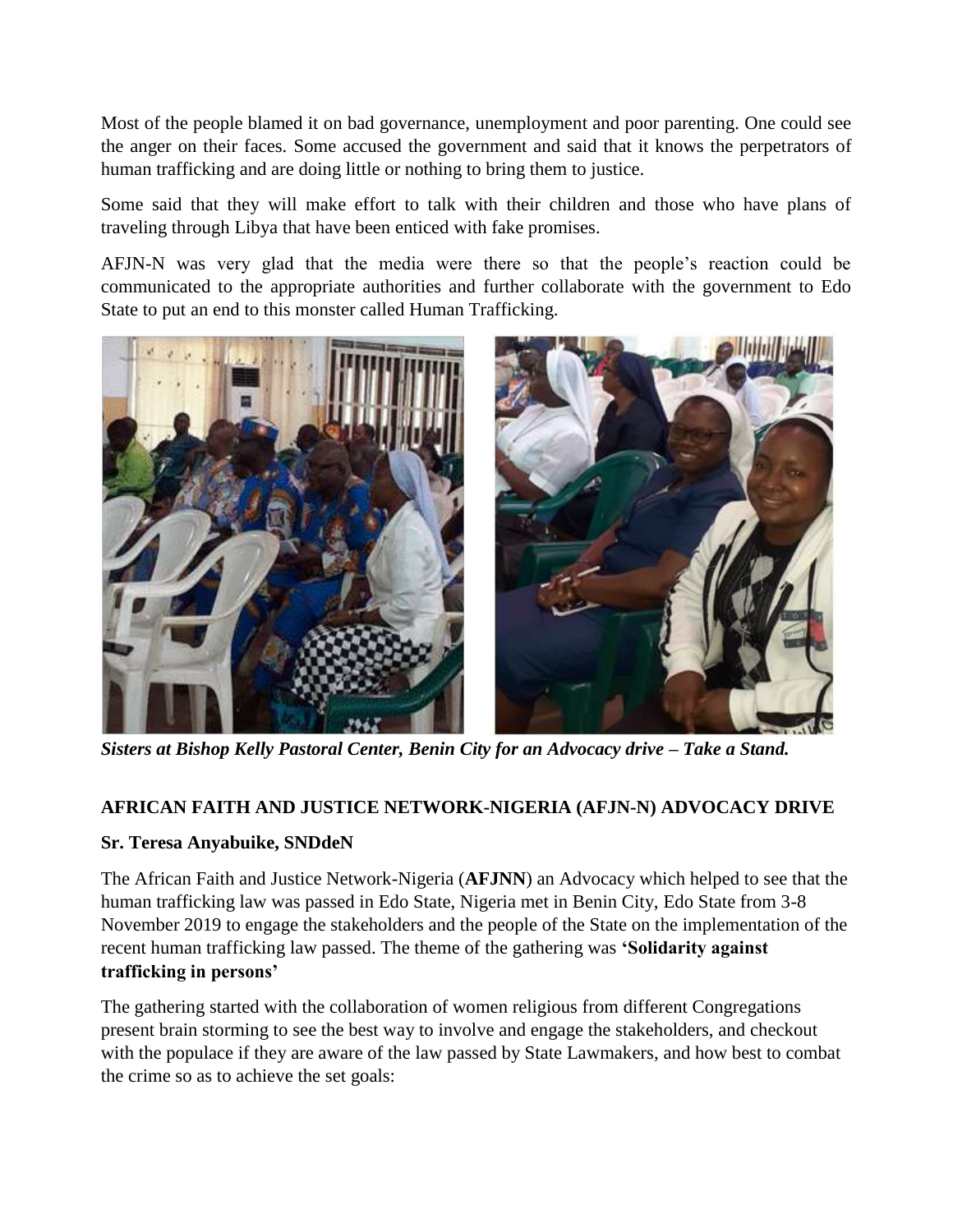- To make Nigeria safe for all
- To minimize trafficking in person
- To partner with **AFJN-N** for a better future for our children

It was on this note that these stakeholders were invited; - the Governor and other government ministries, some NGOs in the State, the Police, the Immigration, Customs, leaders of different groups in the Church, the knights, Catholic Women Organization, market women association, and the youth to get involved in fighting against human trafficking which is a heinous crime.

The Attorney General and Minister of Justice of Edo State, Prof. Yinka Omoregbe was invited to give a breakdown of the law and to see that the law is explained to the ordinary person on the street and judiciously implemented.

Fr Aniedi Okure, OP delivered a keynote with a focus on the image of an ordinary Nigerian and how (we) Nigerians have **degraded** and **belittled** ourselves in the eyes of our foreign counterparts



and embrace everything that comes from them. *Some participants pose in front of the bus given by the Archbishop of Benin City for use during the advocacy events*

The event kicked off on Tuesday at Bishop Kelly Pastoral Center Benin City, Edo State. Rev. Fr. Aniedi Okure, OP, stressed the need for Nigerians to see ourselves as dignified beings with all the endowed capacities to

make positive difference. In other to make us understand how bad it is, he said that we have sold ourselves and our dignity for pieces of paper engraved with the image of dead people (money), and those whom we sell ourselves to see us as **slaves** and **senseless** people. He quoted an Arab woman who said *"I cannot help it, but when I see and Africa, I see a slave."*

According to Fr. Okure, the notion that Africa is over populated is propaganda mostly by people who are interested in what is under the ground in Africa – mineral and natural resources and other resources they get from Africa. **Africa is the richest continent on earth,** he said, so other countries come in disguise to help poor Africa. He noted that when you fix the map of countries of the world that contain about half the world's population into the map of Africa, you will discover that the map will contain them and still have room. How do you reconcile the saying that **'Africa is overpopulated'**, he asked?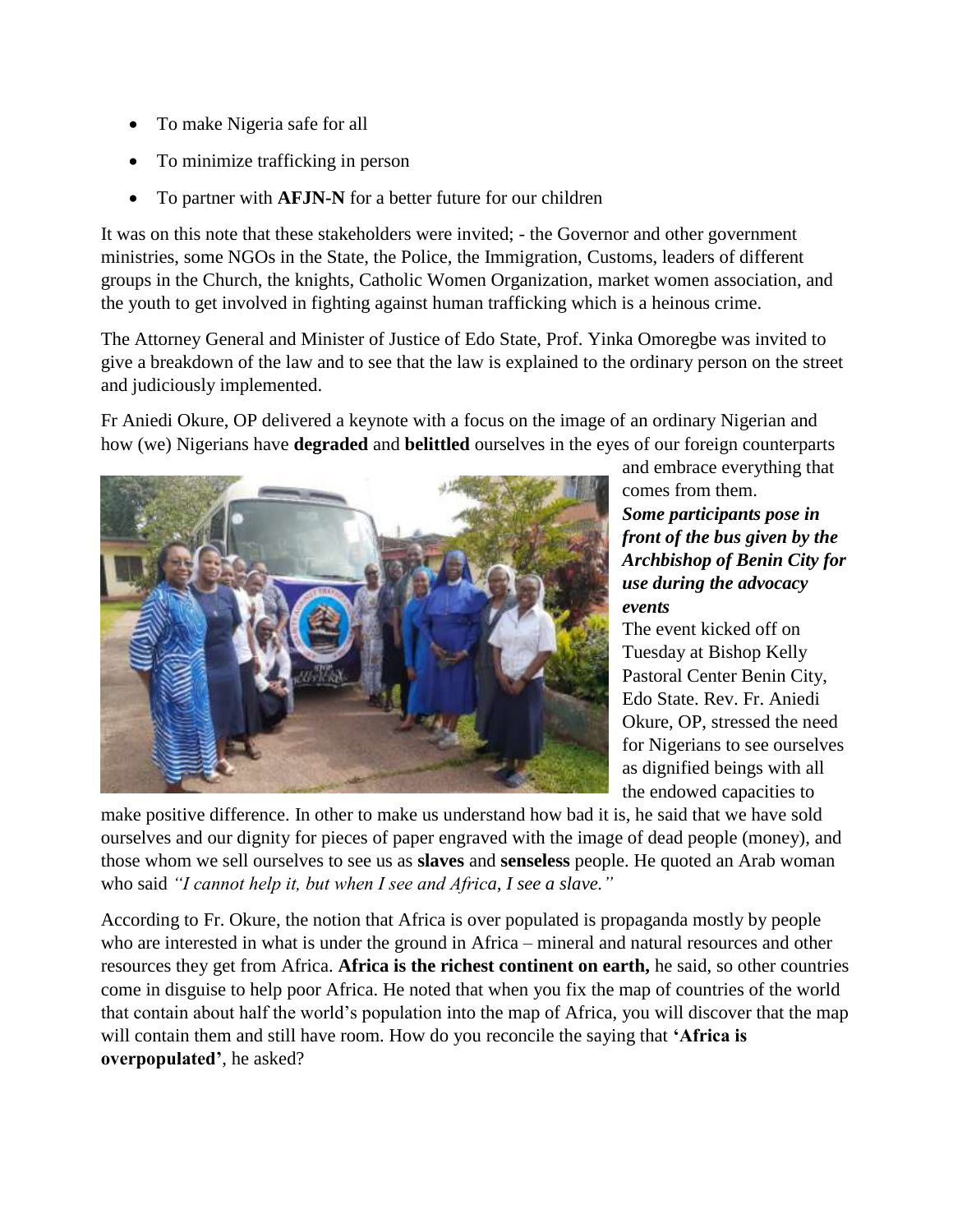*The* **m***aps below illustrate the geographic size of the African Continent and the resources: Left shows countries of the world that can fit into Africa (China, India, United States of America, Netherlands, Spain, Portugal Great Britain, Japan, Belgium, France, Germany, Italy, Switzerland, and Eastern Europe). Map on the right shows the major resources of the African Continent*



No one comes to hurt you without the knowledge of someone within. There is always an insider. We are our chief oppressors and slave owners. We see ourselves as inferiors and point an accusing finger on others, he stressed. Who are the ones who sell our girls all in the name of making money? Who introduces our children to those who traffic them? We agreed to market our children who are the future of our nation. Where do our priority lies?

Human trafficking is a complex ring of agents - recruiters, transporters, airport and embassy officials with false promises, enticing images of life abroad with the aim of forced labor, sex slave and organs sale; which impact is damaging for life – lost humanity, permanent damage, suffering and death. Are these what we want for our lives? He asked.

According to a recent released data from International Labour Organisation, human trafficking generates more income than most lucrative business in the world - 32 billion dollars a year. This money is got at the expense of our beloved brothers, sisters and children whose blood and human dignity have been sold for money.

We are all called to **TAKE A STAND!** According to Archbishop Fulton J. Sheen "The tragedy of our time is that those who still believe in honesty lack fire and conviction, while those who believe in dishonesty are full of passionate conviction"

The reaction of all present was overwhelming. One could see the anger on their faces as they blame the government for all the ills in the society. They said that the government has the power to put an end to the epidemic called trafficking in whatever form. According to some of the participants, the government knows the perpetrators of this heinous crime and keeps quiet because of what it benefits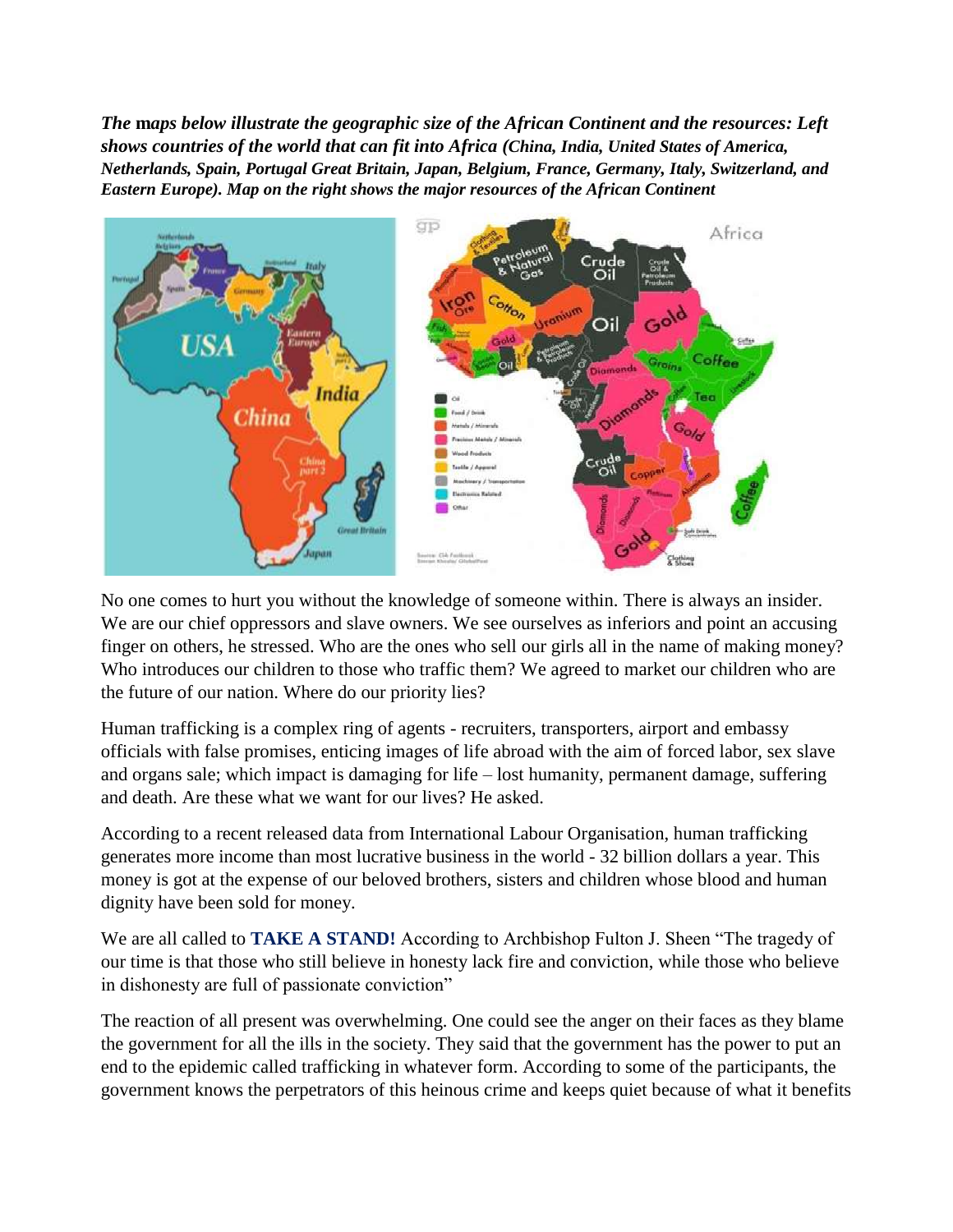![](_page_10_Picture_0.jpeg)

from it. In other words, they said that bad governance is the root cause of human trafficking. When youth have no work and no source of livelihood to turn to crime

#### *A cross section of sisters and some members of Oredo Local Government, Edo State*

**AFJN-N** was asked by the participants to meet with the government to discuss the issue and a way forward. On the part of **AFJN-N**, a lot of

discussions have been going on with the government. It was as a result of the engagement of state officials that the trafficking law was passed in Edo State, and has come back to speak with those who can make a change in the home. We can make a difference no matter how small.

Part of the blame some said, is from the home. Most parents don't have time for their children and know nothing of what their children are doing, and when they know they have no power to stop them because they have lost control of them, and then it would be late. While some parents support their children in crime for the same of money, family and value system have been destroyed. And poverty is blamed at the end.

Prof. Yinka Omoregbe, the Attorney General and Minister of Justice of Edo State, promised that she would work towards simplifying the recently passed law against Human Trafficking so that the ordinary person in the street would understand it. She encouraged **AFJN-N** to continue in her advocacy drive that she will also continue to partner with her for a better Edo State and Nigeria.

Her promise came as a result of **AFJN-N** request of the letter inviting her to come and give input. The attorney urged parents to watch out for their children and endeavor not to push them away.

### **PERSONAL EXPERIENCE AT AFJN-N ADVOCACY EVENTS**

#### **By Sr. Lucy Etim, SSND**

#### *Photo: Sisters with some of the participants at Bishop Kelly Pastoral Center Benin City*

The experience of advocacy against human trafficking held in Benin City, Edo State remains a memorable one for me. When I saw the zeal in the sisters who were ready for action even in the face of danger, I was inspired to follow suit.

I felt fulfilled that we were able to pass the message across to all concerned that "human trafficking is a crime and violence against the dignity of persons" which must stop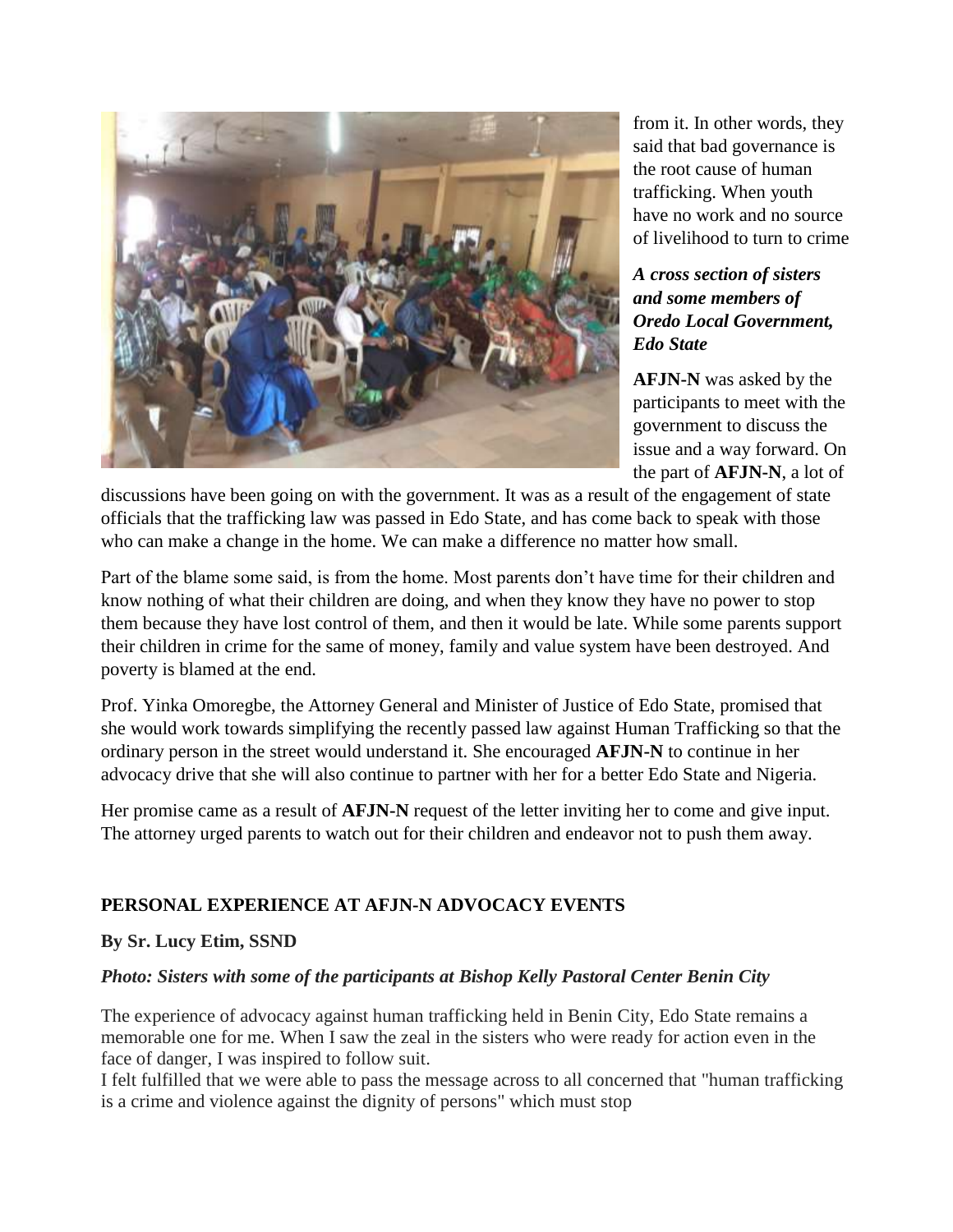It was really the message of Christ, being the voice of the voiceless and following through to the appropriate persons to see that this evil is ended or at least minimized.

- Prayer, commitment, dedication and passion are necessary for advocacy. One cannot do it alone, but together we can make more impact.
- Therefore, dear women religious, sisters and Consecrated Persons, let us join together to fight this common evil in our society.
- Let us collaborate to stop human trafficking in all its forms!!!

![](_page_11_Picture_4.jpeg)

*AFJN-N with the Attorney General and Minister of Justice of Edo State Prof. Yinka Omoregbe (center gray suit) with other government officials, security agencies and some participants at the advocacy drive at Bishop Kelly Pastoral Center, Benin City, Edo State*